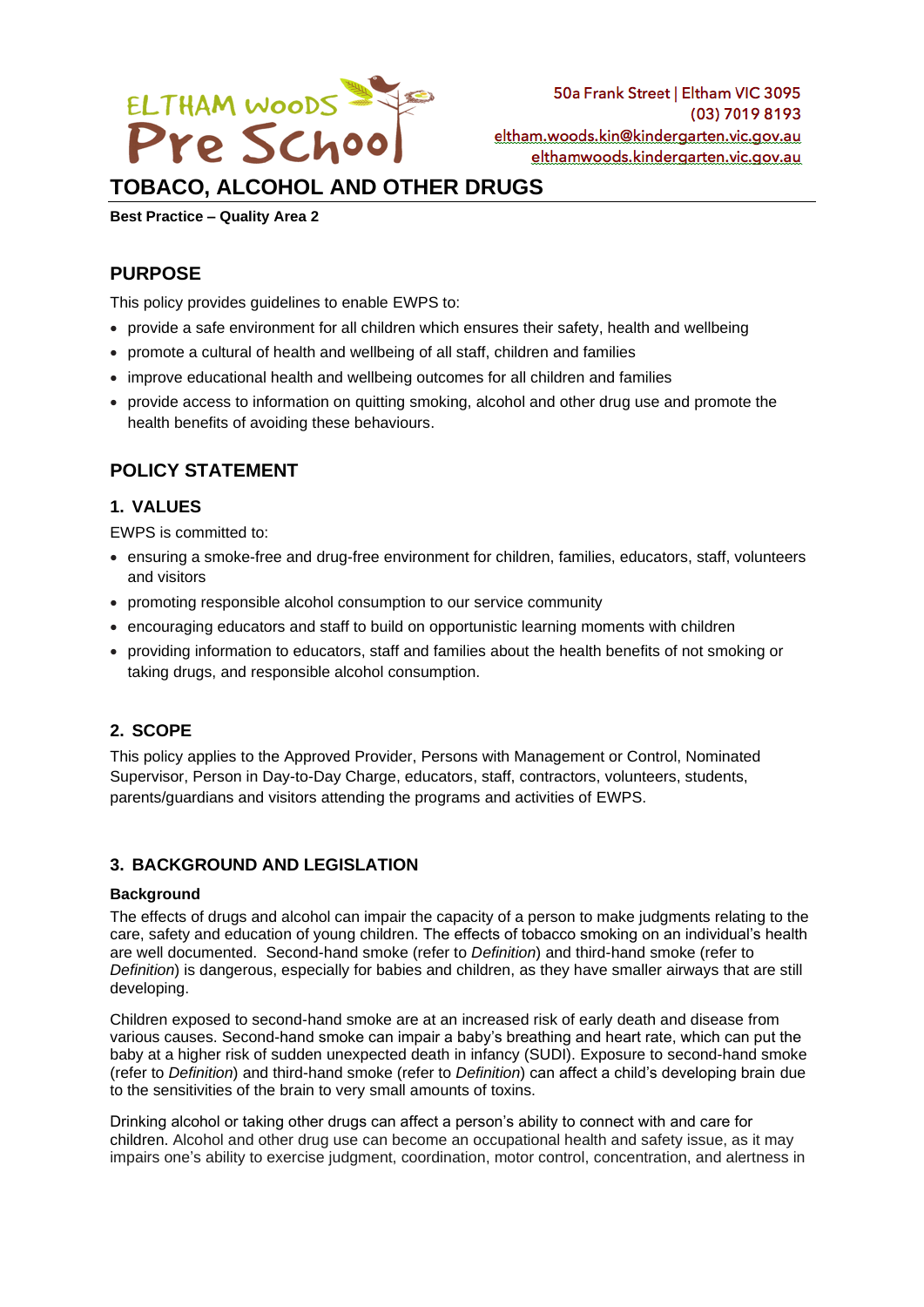

the workplace. Employees unfit for work as a result of alcohol or other drug use put themselves, children and other staff members in the workplace at risk of harm.

The key to tobacco, alcohol and other drugs in the early years is prevention. The most effective means of prevention is providing an early childhood environment that is supportive and protective of all children. Building resilience and developing social and emotional competencies should start early to enhance the potential for children to resist risky behaviours later on.

#### **Legislation and standards**

Relevant legislation and standards include but are not limited to:

- Child Wellbeing and Safety Act 2005 (Vic) (Part 2: Principles for children)
- Early Childhood Australia's Code of Ethics (2016)
- Education and Care Services National Law Act 2010: Section 174
- Education and Care Services National Regulations 2011: Regulations 82, 82, 175, 176
- Liquor Control Reform Act 1998
- National Quality Standard, Quality Area 2: Children's Health and Safety
- Occupational Health and Safety Act 2004
- Occupational Health and Safety Regulations 2007
- Tobacco Act 1987 (Vic)

### **4. DEFINITIONS**

The terms defined in this section relate specifically to this policy. For regularly used terms e.g. Approved Provider, Nominated Supervisor, Notifiable Complaints, Serious Incidents, Duty of Care, etc. refer to the Definitions file of the PolicyWorks catalogue**.**

**Alcohol:** A depressant drug that slows down activity in the central nervous system.

**Drug:** Refers to any substance taken to change the way the body and/or mind functions.

**Notifiable complaint:** A complaint that alleges a breach of the Education and Care Services National Act or Regulation, or alleges that the health, safety or wellbeing of a child at the service may have been compromised. Any complaint of this nature must be reported by the Approved Provider to the secretary of DET within 24 hours of the complaint being made (Section 174(2) (b), Regulation 176(2) (b)). Written reports to DET must include:

- details of the event or incident
- the name of the person who initially made the complaint
- if appropriate, the name of the child concerned and the condition of the child, including a medical or incident report (where relevant)
- contact details of a nominated member of the Grievances Subcommittee/investigator
- Any other relevant information.

Written notification of complaints must be submitted via the National Quality Agenda IT system (NQAITS): [http://www.acecqa.gov.au/national-quality-agenda-it-system.](http://www.acecqa.gov.au/national-quality-agenda-it-system) If the Approved Provider is unsure whether the matter is a notifiable complaint, it is good practice to contact DET for confirmation.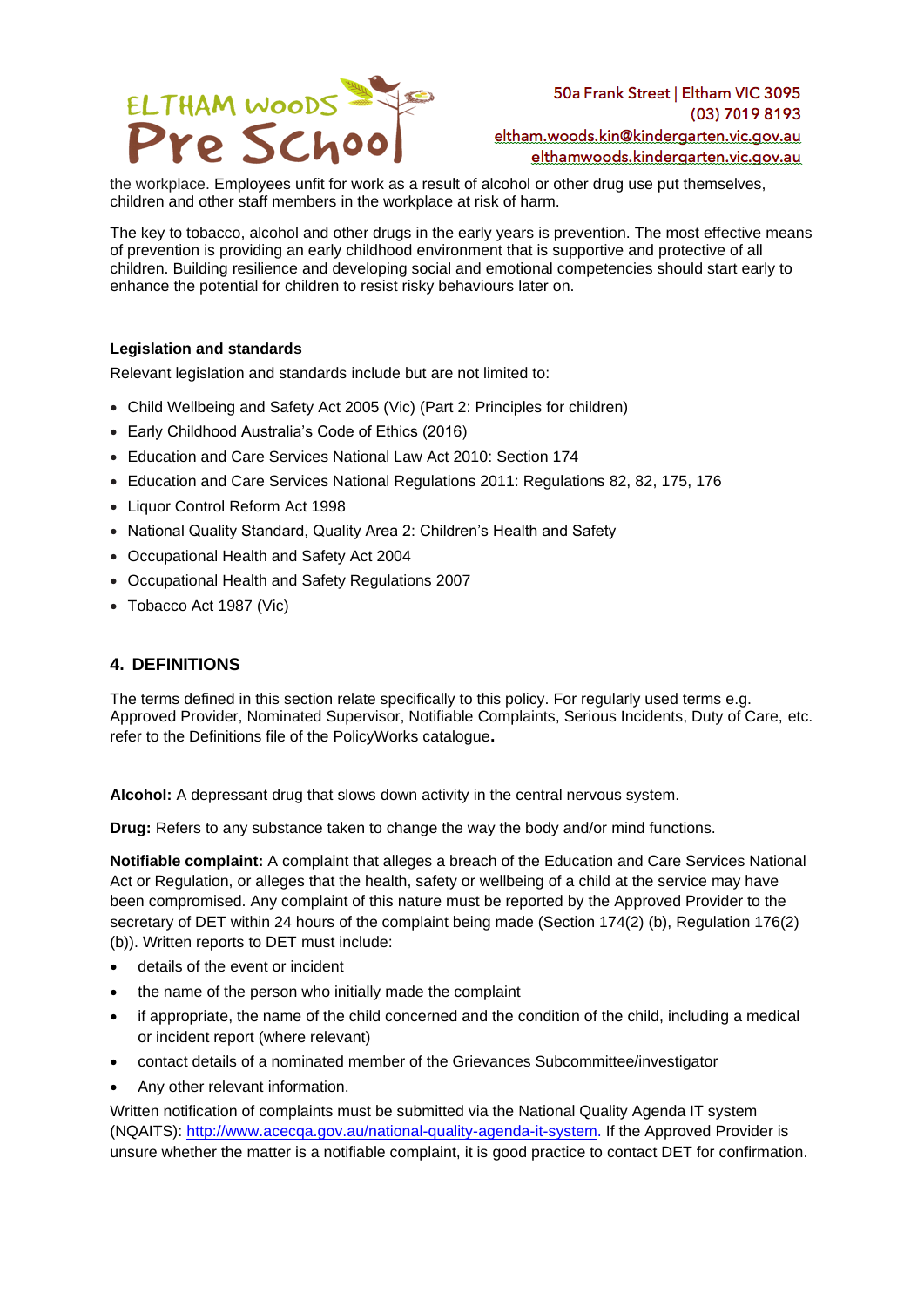

**Prescription medication:** medicine that can only be made available to a patient on the written instruction of an authorised health professional. Examples of prescription medicines include blood pressure tables, cancer medicine and strong painkillers.

**Reportable incidences:** Under the Occupational Health and Safety Act 2004 (OHS Act), employers and self-employed persons must notify WorkSafe immediately after becoming aware an incident has occurred.

#### **Reporting incidents resulting in:**

- death
- a person needing medical treatment within 48 hours of being exposed to a substance
- a person needing immediate treatment as an in-patient at a hospital
- a person needing immediate medical treatment for one of the following injuries: amputation, serious head injury or serious eye injury, removal of skin (example: de-gloving/ scalping) electric shock, spinal injury, loss of a bodily function, serious lacerations (example: requiring stitching or other medical treatment).

#### **Reporting incidents involving:**

- registered or licensed plant collapsing, overturning, falling or malfunctioning
- collapse or failure of an excavation, or shoring supporting an excavation
- collapse of a building structure (or partial collapse)
- implosion, explosion, or fire
- escape, spillage or leakage of any substance
- plant or objects falling from high places

**Second-hand smoke:** refers to the ambient smoke that is a by-product of active smoking. It consists mainly of exhaled mainstream smoke and side stream smoke mixed with air. Breathing in secondhand smoke is also called passive smoking or involuntary smoking.

**Smoke Free Zone:** smoking that is prohibited in all enclosed workplaces and certain public spaces where members of the public gather and may be exposed to second-hand tobacco smoke.

**Third-hand smoke:** refers to residual tobacco smoke constituents that remain on clothes, surfaces and in dust after tobacco has been smoked. These substances are then re-emitted as gases or react with other compounds in the environment to create other substances.

**Tobacco prevention:** Involves guided age-appropriate, sensitive discussions about health issues related to tobacco as opportunities arise.

**Tobacco, alcohol and other drugs:** For the purposes of this policy and for the Healthy Early Childhood Services Achievement Program, the 'Tobacco, Alcohol and Other Drugs' health priority area focuses on creating smoke-free and drug-free environments and responsible alcohol consumption.

### **5. SOURCES AND RELATED POLICIES**

#### **Sources**

- Alcohol and Drug Foundation: [https://adf.org.au](https://adf.org.au/)
- Cancer Council Victoria: [https://www.cancervic.org.au](https://www.cancervic.org.au/)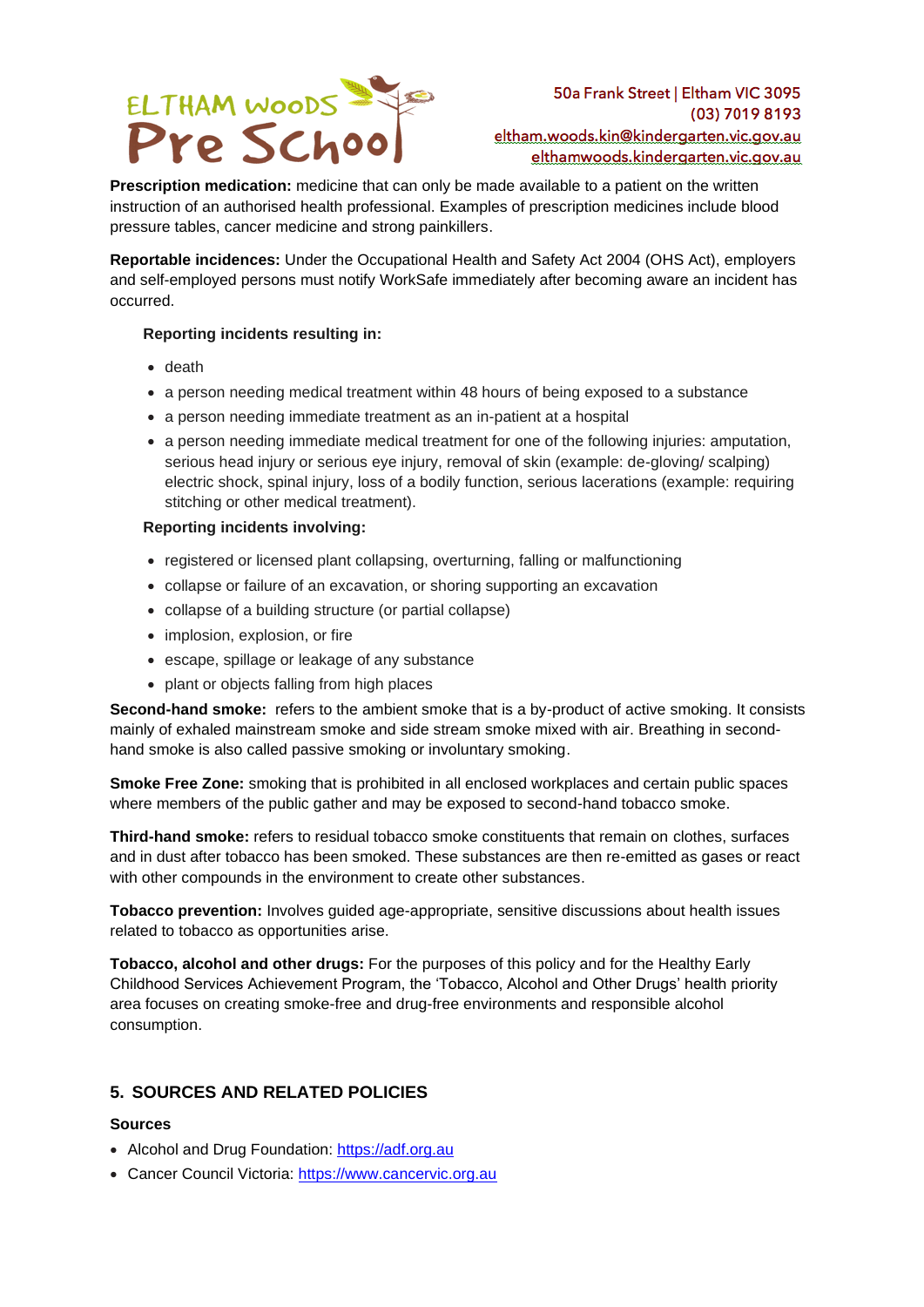

- Quit Victoria: [https://www.quit.org.au](https://www.quit.org.au/)
- Raising Children Network: [https://raisingchildren.net.au](https://raisingchildren.net.au/)
- Tobacco in Australia: [https://www.tobaccoinaustralia.org.au](https://www.tobaccoinaustralia.org.au/)
- Health.Vic: [www2.health.vic.gov.au](https://www2.health.vic.gov.au/)
- Work Safe Victoria: [Guide for developing a workplace alcohol and other drugs policy](https://content.api.worksafe.vic.gov.au/sites/default/files/2018-06/ISBN-Guide-for-developing-workplace-alcohol-drugs-policy-2017-03_0.pdf) (2017)

#### **Related policies**

- *Child Safe Environment Policy*
- *Code of Conduct Policy*
- *Complaints and Grievances Policy*
- *Delivery and Collection of Children Policy*
- *Interactions with Children Policy*
- *Occupational Health and Safety Policy*
- *Staffing Policy*

### **PROCEDURES**

#### **The Approved Provider or Persons with Management and Control is responsible for:**

- providing a safe and healthy environment for educators, staff, contractors, volunteers, students on placement, parents/guardians, children and others attending the programs and activities of [Service Name]
- ensuring that children being educated and cared for by EWPS are provided with an environment that is free from the use of tobacco, illicit drugs and alcohol (Regulation 82 (1))
- ensuring that a Nominated Supervisor, educators, staff, contractors, volunteers, students on placement at [Service Name] are not affected by alcohol or drugs, including prescription medication (refer to *Definition*) so as to impair the person's capacity to supervise or provide education and care to children at [Service Name] (Regulation 83 (1))
- developing procedures that include steps to remove an affected staff member from [Service Name] so they do not further endanger other staff and children. Procedures should provide guidelines to ensure that the staff member is able to get home safely and outline steps for initiating police or ambulance intervention if the situation cannot be safely managed at the workplace level. (refer to *Code of Conduct Policy and Complaints and Grievances Policy)*
- developing, updating and reviewing the Tobacco, Alcohol and other Drugs Policy in collaboration with the Nominated Supervisor, educators/staff, parents/guardians, children and others involved at [Service Name]
- providing the Nominated Supervisor, educators, staff, contractors, volunteers, students and families with information about policy requirements, with opportunities to provide feedback and input
- considering diversity and cultural practices when implementing this policy and tobacco, alcohol and other drug initiatives.
- ensuring the Tobacco, Alcohol and other Drug Policy is included in educator and staff induction/orientation.
- preventing and managing risks associated with the use of alcohol and other drugs
- monitoring the health and safety of educators, staff, contractors, volunteers, students on placement, parents/guardians and children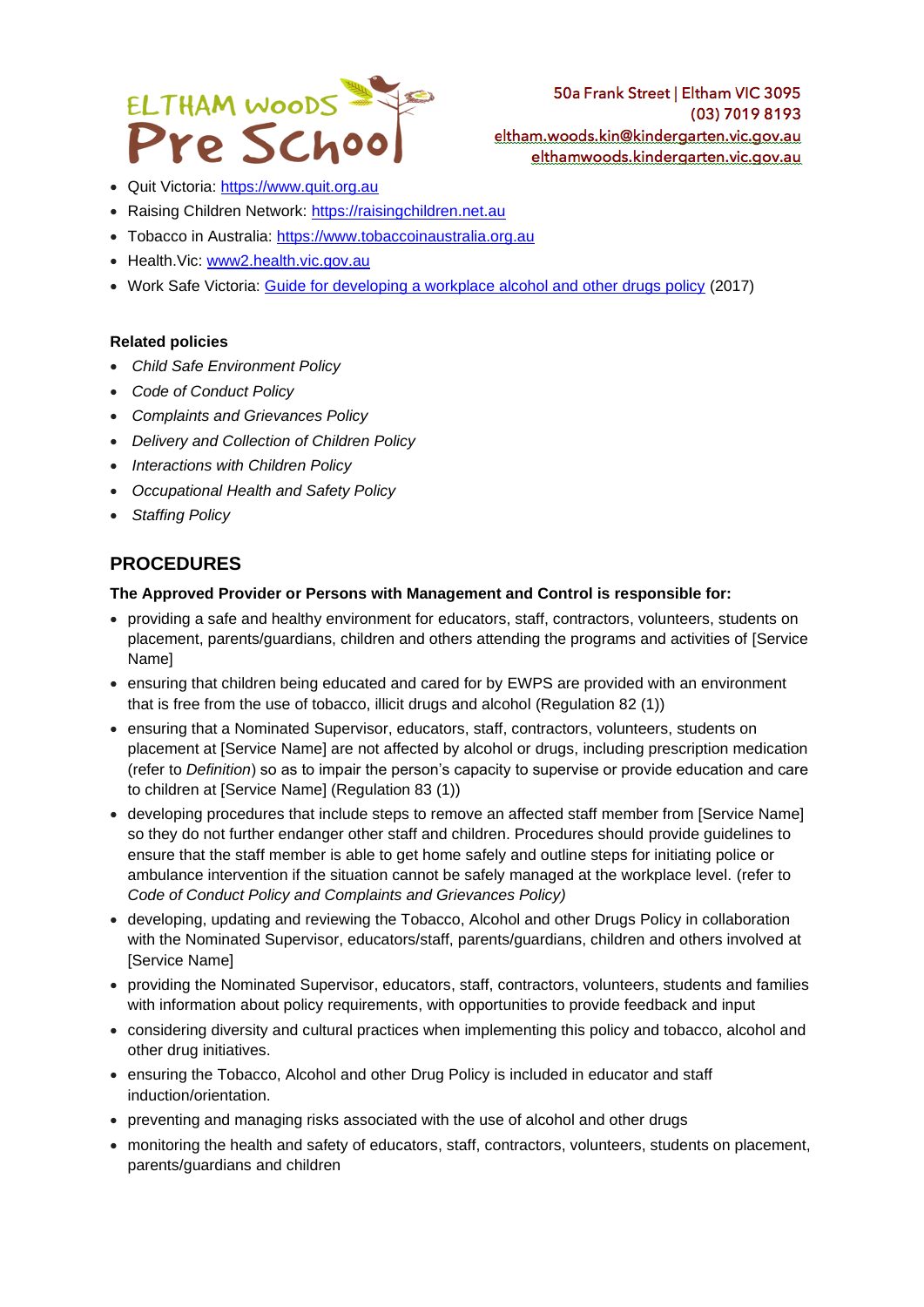

eltham.woods.kin@kindergarten.vic.gov.au elthamwoods.kindergarten.vic.gov.au

- providing information and training to educators and staff, including information and training on tobacco, alcohol and other drugs
- ensuring there is a smoke free zone (refer to *Definition*) within four metres of the entrance to [Service Name] premises, and within 10 metres of children's outdoor play areas
- providing staff who identify as having an alcohol and/or other drugs problem referrals to professional assistance, or the Employee Assistance Program (if applicable)
- ensuring that there is smoke-free signage that can be easily seen and understood by the whole community
- ensuring that all service events, on and off site, are smoke-free and drug-free
- if there is alcohol at a staff or family event, ensuring all legal requirements related to the sale and supply of alcohol are met and that responsible consumption of alcohol is promoted
- if external organisations use the premises, a formal agreement ensuring that the service premises are smoke-free, drug-free and responsible alcohol consumption is promoted
- ensuring that the Nominated Supervisor, educators, staff, families and visitors adhere to legislation and [Service Name] policies related to smoke-free areas and are asked not to smoke in sight of children.
- encouraging the Nominated Supervisor, educators and staff who smoke to take appropriate hygiene measures after smoking so that children are not exposed to second-hand (see *Definition*) and thirdhand smoke (see *Definition*) (refer to *Hygiene Policy*)
- encouraging the Nominated Supervisor, educators, staff and families to drink responsibly and refrain from taking drugs, particularly while around children
- not encouraging the consumption of alcohol as a part of events, celebrations, awards, gifts and fundraising. If alcohol is present at staff or parent events, all legal requirements related to the sale or supply or alcohol are met, and responsible consumption is promoted.
- supporting the Nominated Supervisor, educators, staff and families who want to quit smoking, drinking or using other drugs to access appropriate agencies
- providing resources about the health risks related to smoking, excessive drinking and taking drugs to educators and staff.
- providing information about health risks related to smoking, excessive drinking and using other drugs to families and community members, including information about accessing support services.
- ensuring that partnerships are established with relevant organisations and health professionals to support smoke-free, drug-free and responsible consumption of alcohol initiatives where appropriate.
- ensuring that there are no partnerships with organisations that market or supply alcohol or tobacco.

#### **The Nominated Supervisor and Person in Day-to-Day Charge is responsible for:**

- providing a safe and healthy environment for educators, staff, contractors, volunteers, students on placement, parents/guardians, children and others attending the programs and activities of EWPS.
- ensuring that children being educated and cared for by [Service Name] are provided with an environment that is free from the use of tobacco, illicit drugs and alcohol (Regulation 82 (1))
- not consuming alcohol or be affected by alcohol or drugs (including prescription medication) that impairs capacity to supervise or provide education and care to the children (Regulation 83 (2) (a) (b))
- ensuring that educators, staff, contractors, volunteers, students on placement at EWPS are not affected by alcohol or drugs, including prescription medication (refer to Definition) so as to impair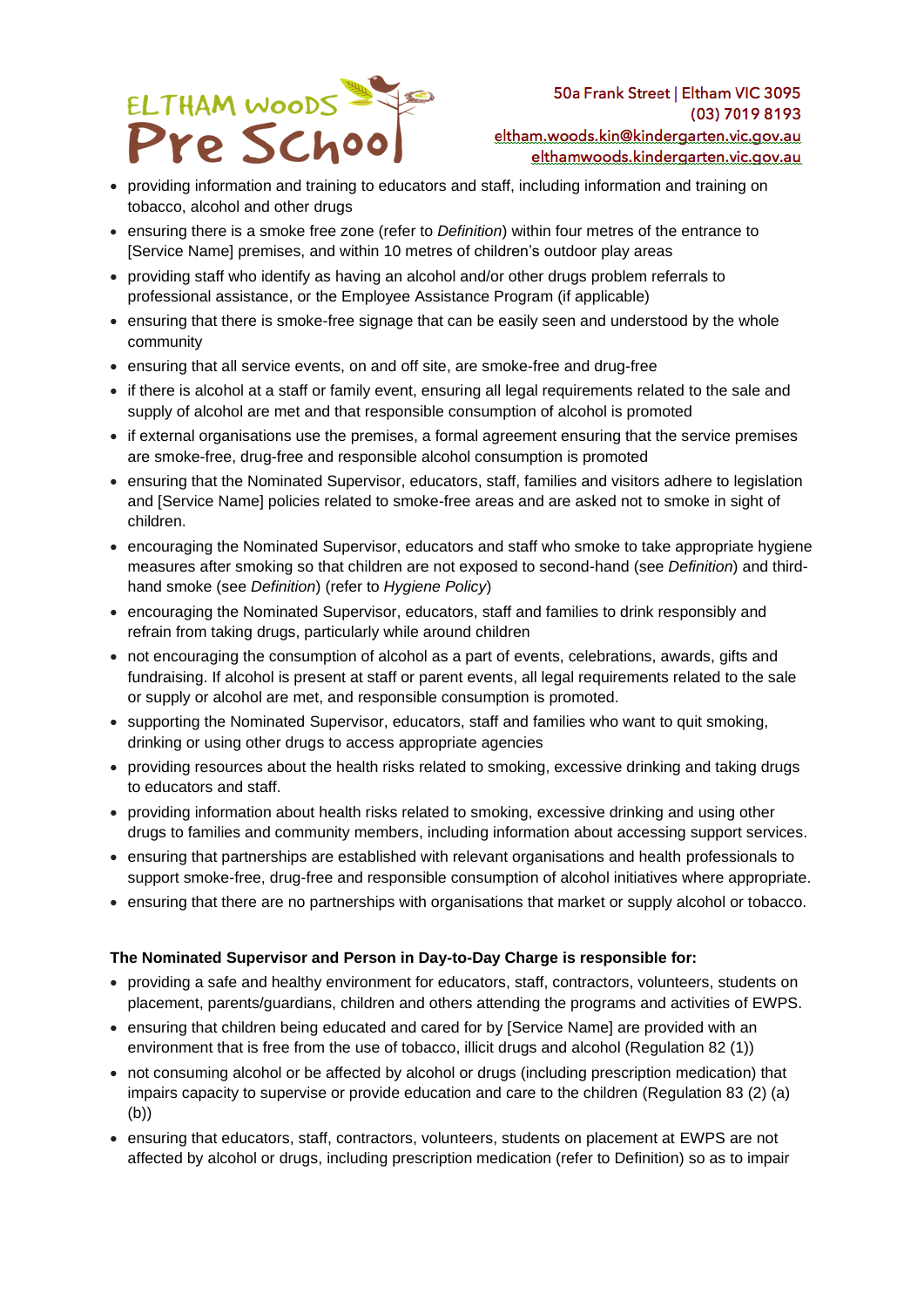

eltham.woods.kin@kindergarten.vic.gov.au elthamwoods.kindergarten.vic.gov.au

the person's capacity to supervise or provide education and care to children being educated and cared for by the service (Regulation 83 (1)) (refer to *Code of Conduct Policy)*

- taking reasonable care for their own health and safety in the workplace, and the health and safety of others who may be affected by their acts or omissions (OHS Act section 25(1)(a) and (b)).
- developing in conjunction with the Approved Provider procedures that include steps to remove an affected staff member from EWPS so they do not further endanger other staff and children. Procedures should provide guidelines to ensure that that the staff member is able to get home safely and outline steps for initiating police or ambulance intervention if the situation cannot be safely managed at the workplace level (refer to *Code of Conduct Policy and Complaints and Grievances Policy)*
- developing, updating and reviewing the Tobacco, Alcohol and other Drugs Policy in collaboration with the educators, staff, parents/guardians, children and others involved at EWPS
- considering diversity and cultural practices when implementing this policy and tobacco, alcohol and other drug initiatives.
- ensuring the Tobacco, Alcohol and other Drugs Policy is included in educator and staff induction/orientation.
- preventing and managing risks associated with the use of alcohol and other drugs
- monitoring the health and safety of educators, staff, contractors, volunteers, students on placement, parents/guardians and children
- providing information and training to educators and staff, including information and training on tobacco, alcohol and other drugs
- ensuing there is smoke free zone (refer to *Definition*) within four metres of the entrance to [Service Name] premises, and within 10 meters of children's outdoor play areas
- providing staff who identify as having an alcohol and/or other drugs problem referrals to professional assistance, or the Employee Assistance Program (if applicable)
- ensuring that there is smoke-free signage that can be easily seen and understood by the whole community
- ensuring that all service events, on and off site, are smoke-free and drug-free
- if there is alcohol at a staff or family event, ensuring all legal requirements related to the sale and supply of alcohol are met and that responsible consumption of alcohol is promoted
- if external organisations use the premises, a formal agreement ensuring that the service premises are smoke-free, drug-free and responsible alcohol consumption is promoted
- providing educators, staff, contractors, volunteers, students on placement and families with information about policy requirements, with opportunities to provide feedback and input
- ensuring educators, staff, families and visitors adhere to legislation and EWPS policies related to smoke-free areas and are asked not to smoke in sight of children.
- encouraging the educators and staff who smoke to take appropriate hygiene measures after smoking so that children are not exposed to second-hand (see *Definition*) and third-hand smoke (see *Definition*) (refer to *Hygiene Policy*)
- encouraging the educators, staff and families to drink responsibly and refrain from taking drugs, particularly while around children
- not encouraging the consumption of alcohol as a part of events, celebrations, awards, gifts and fundraising. If alcohol is present at staff or parent events, all legal requirements related to the sale or supply or alcohol are met, and responsible consumption is promoted.
- supporting the educators, staff and families who want to quit smoking, drinking or using other drugs to access appropriate agencies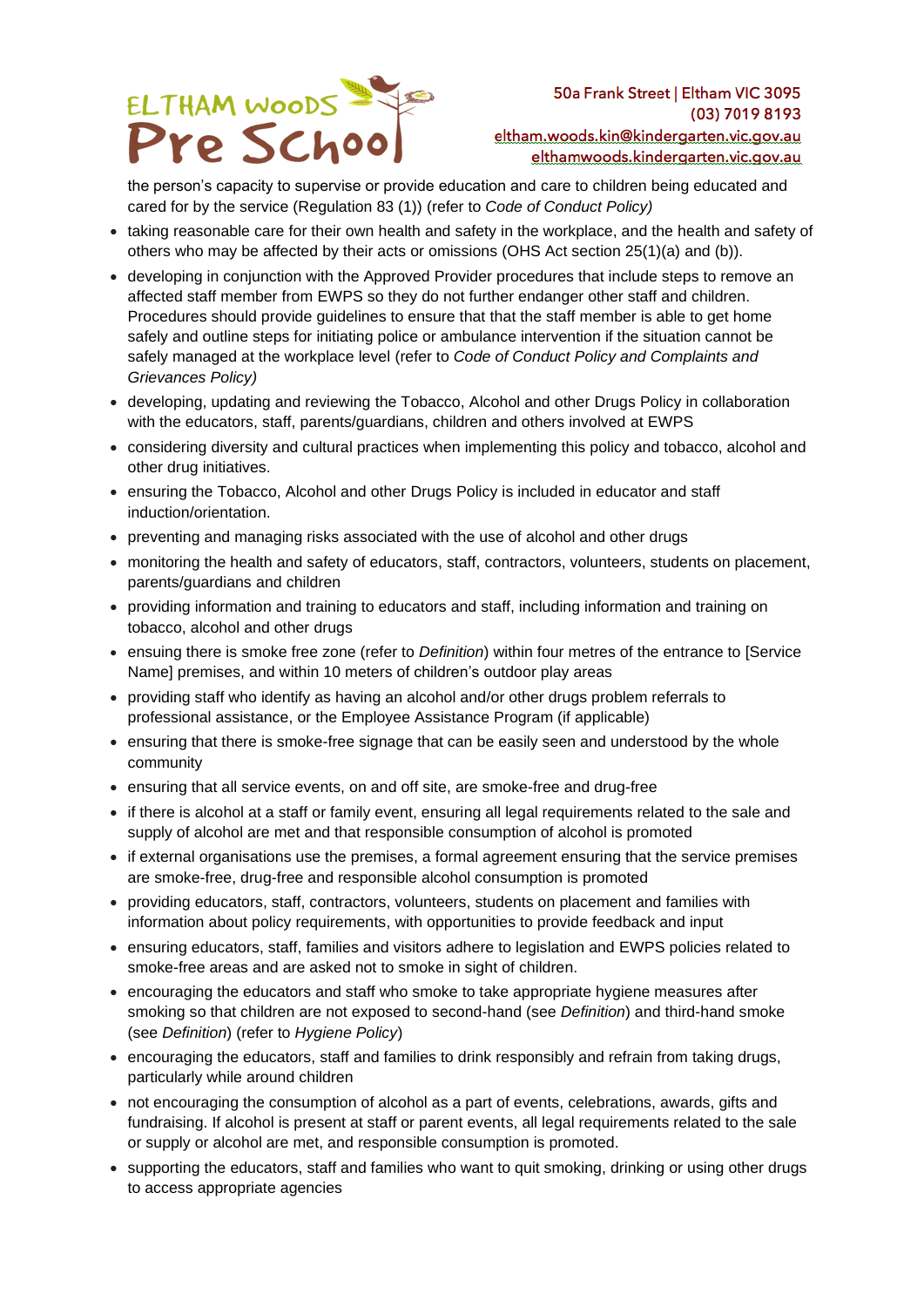

50a Frank Street | Eltham VIC 3095 (03) 7019 8193 eltham.woods.kin@kindergarten.vic.gov.au elthamwoods.kindergarten.vic.gov.au

- providing resources about the health risks related to smoking, excessive drinking and taking drugs to educators and staff.
- providing information about health risks related to smoking, excessive drinking and using other drugs to families and community members, including information about accessing support services.
- ensuring that partnerships are established with relevant organisations and health professionals to support smoke-free, drug-free and responsible consumption of alcohol initiatives where appropriate.
- ensuring that there are no partnerships with organisations that market or supply alcohol or tobacco.

#### **Educators and all other staff are responsible for:**

- providing a safe and healthy environment for other educators, staff, contractors, volunteers, students on placement, parents/guardians, children and others attending the programs and activities of EWPS.
- ensuring that children being educated and cared for by [Service Name] are provided with an environment that is free from the use of tobacco, illicit drugs and alcohol (Regulation 82 (1))
- not consuming alcohol or being affected by alcohol or drugs (including prescription medication) that impairs their capacity to supervise or provide education and care to the children at [Service Name] (Regulation 83 (1))
- taking reasonable care for their own health and safety in the workplace, and the health and safety of others who may be affected by their acts or omissions (OHS Act section 25(1)(a) and (b)).
- participating in developing, updating, and reviewing the Tobacco, Alcohol and other Drugs Policy in collaboration with the Approved Provider and Nominated Supervisor.
- implementing appropriate hygiene measures after smoking so that children are not exposed to second-hand (see *Definition*) and third-hand smoke (see *Definition*) (refer to *Hygiene Policy*)
- guiding age-appropriate, sensitive discussions about health issues related to tobacco, alcohol and drug use as opportunities arise (e.g. if a child is pretending to smoke).
- ensuring families and visitors adhere to legislation and [Service Name] policies related to smokefree areas and are asked not to smoke in sight of children.
- encouraging families to drink responsibly and refrain from taking drugs, particularly while around children
- not encouraging the consumption of alcohol as a part of events, celebrations, awards, gifts and fundraising. If alcohol is present at staff or parent events, all legal requirements related to the sale or supply or alcohol are met, and responsible consumption is promoted.
- supporting families who want to quit smoking, drinking or using other drugs to access appropriate agencies
- engaging in professional development and resources that guide age-appropriate, sensitive discussions about health issues related to tobacco, alcohol and drug use as opportunities arise.

#### **Parents/guardians are responsible for:**

- reading and complying with this policy
- not consuming or being under the influence of alcohol or affected by drugs when attending [Service name]
- refraining from smoking in the car with children under the age of 18
- participating in the Tobacco, Alcohol and other Drugs Policy development and/or review.